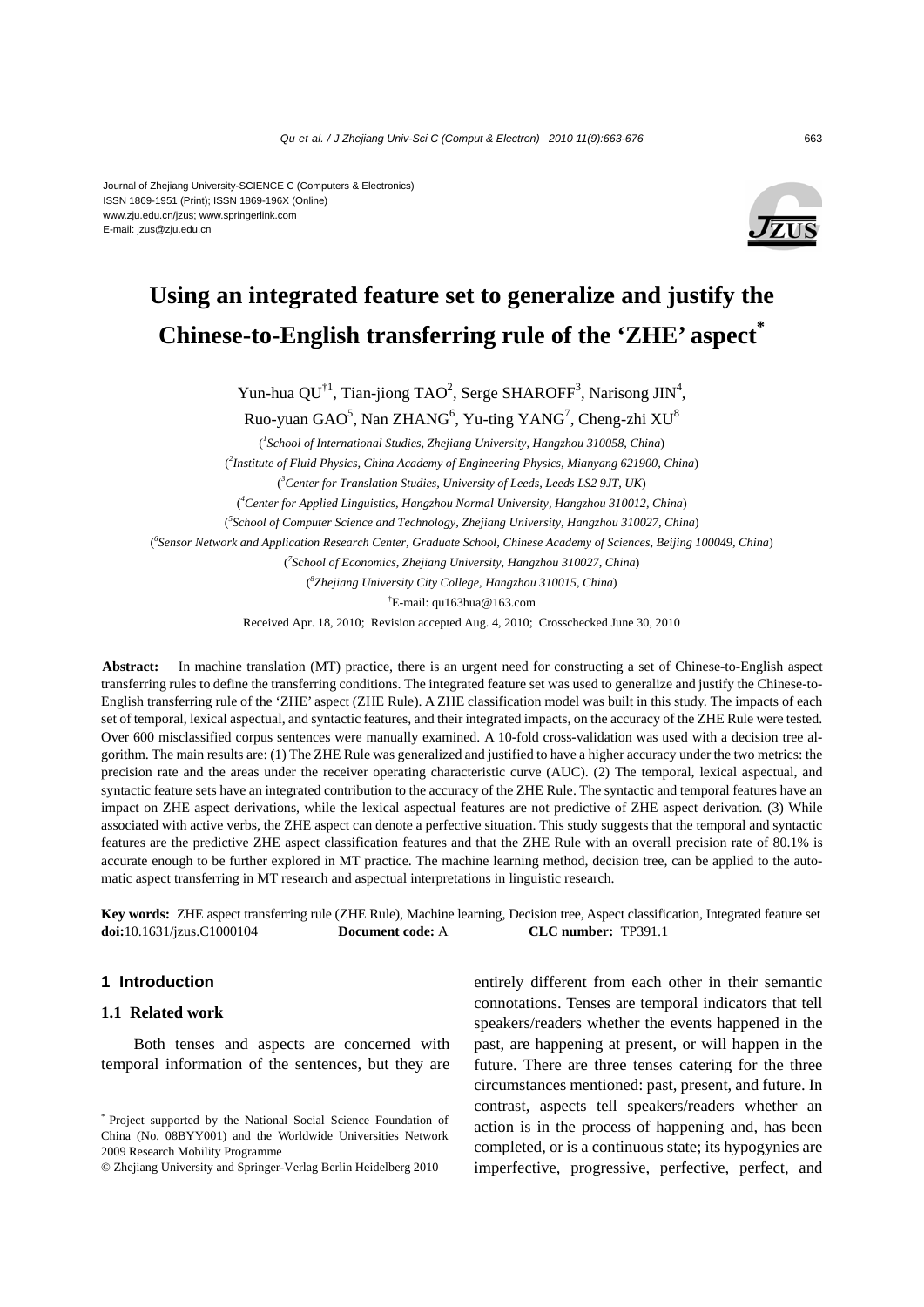perfect progressive. Both tense and aspect play a crucial rule in MT. As tense and aspect are embodied in every sentence, their mistranslation will undermine the integrity of the meaning of the whole sentence.

Different languages have different hypogynies and ways to express aspect. Aspect in Chinese (imperfective, progressive, perfective, perfect, etc.) is expressed by constructions with predicate verbs and aspect markers like ZHE, ZAI, LE, and GUO.

In current Chinese-to-English translation practice of aspect, one Chinese aspect can be transferred to several English ones. For instance, the imperfective composed of 'verb+ZHE' can be transferred to English progressive, perfect, perfect progressive, the simple tense with imperfective, etc. The examples are listed as follows:

(1) Ta (She) shuo (spoke) shi (as) shou (hand) shijin (furiously) pai (pounded) ZHE chuang (bed). (She pounded furiously on the bed, as she spoke.) (English simple tense with imperfective implications)

(2) Ta (He) cishi (this moment) zheng (just now) pan (look forward to) ZHE guonian (the New Year celebration). (At this moment he was looking forward to the New Year.) (English Progressive)

(3) Zhanqian (Before the war) you (there are) san'ge (three) nvren (girls) qiang (vie) ZHE jia (marry) ta (him). (Before the war three girls had vied to marry him.) (English perfect)

(4) Xiangzi benlai (originally) pan (look forward to) ZHE guonian (celebrate the new year). Xianzai (now) keshi (but) yidian ye bu qijin (felt nothing). (Xiangzi had been looking forward to the New Year, but now he felt nothing.) (English perfect progressive)

The undefined transferring conditions for this one-to-many matching relationship have been the underlying cause of aspect errors in Chinese-English machine translation (MT) practice. There is an urgent need for a set of Chinese-to-English aspect transferring rules to diminish the errors in MT.

Until now much research has been done on some theoretical issues concerning Chinese aspect, such as the establishment of Chinese aspectual systems (Dai, 1997; Chen, 2003; Sun, 2007), the description of the relationships between Chinese aspect and situation aspect (Xiao and Mcenery, 2004), the collocations of temporal adverbials with Chinese aspect markers (Xiao, 2002), the relationships between Chinese aspects and modality (Pen, 2007), the grammatical and tense meanings that Chinese aspect markers can express (Jin, 2003; Lin, 2004; Robson, 2005), the nonobligation status of the Mandarin aspect markers, LE and ZHE (Wu, 2005), the dependency of LE, ZHE, and GUO on the extra-sentential context (Ljungqvist, 2007), the semantic ambiguity of LE to be interpreted as perfective or imperfective (Chen, 2009), and the connection between the 'change of state' and the 'contrary to expectation' interpretations of Mandarin sentence-final-LE (Soh, 2009).

Most Chinese aspect researchers contend that the aspect marker ZHE expresses the duration of an action and a continuous state (Chen, 1990; Smith, 1991; 1997; Shi, 1992; Shi and Hu, 1998; Lu, 1999; Qian, 2000; Xiao and Mcenery, 2004). Shi and Hu (1998) contended that ZHE denotes the durative situation of an action, when associated with the active verbs, and denotes a stative duration, when associated with the stative verbs.

Comparative studies have focused mainly on English-to-Chinese aspect transferring (Xiao and Mcenery, 2004; Shang, 2007), while few were conducted for Chinese-to-English aspect transferring (Zhao and Shen, 1984; Chen, 1990; Pan, 2004). However, not all of them were corpus-based studies. A small number of examples selected by these studies are not enough to reveal the panorama and true nature of the Chinese-English aspect transferring phenomenon.

All these studies have nothing to do with the practical issues for automatic Chinese-to-English aspect transference.

Much work has been done on determining Chinese tenses in automatic Chinese-to-English translation. Olsen *et al*. (2001), using headline, grammatical aspect, adverbials, and the lexical aspectual features of telicity, suggested a tense and discourse structure in the English translation of a Chinese newspaper corpus. Ye *et al.* (2006), using surface and latent features, tested the precision rate of English tense generation with the classification tree. Ye and Zhang (2005), employing a moderate number of linguistic features, did the automatic tense tagging for Chinese verbs by training a tense classifier upon a small amount of manually annotated data. Li *et al.* (2004), taking into account the effects of linguistic features and lexical aspects, typed the temporal relations using four dif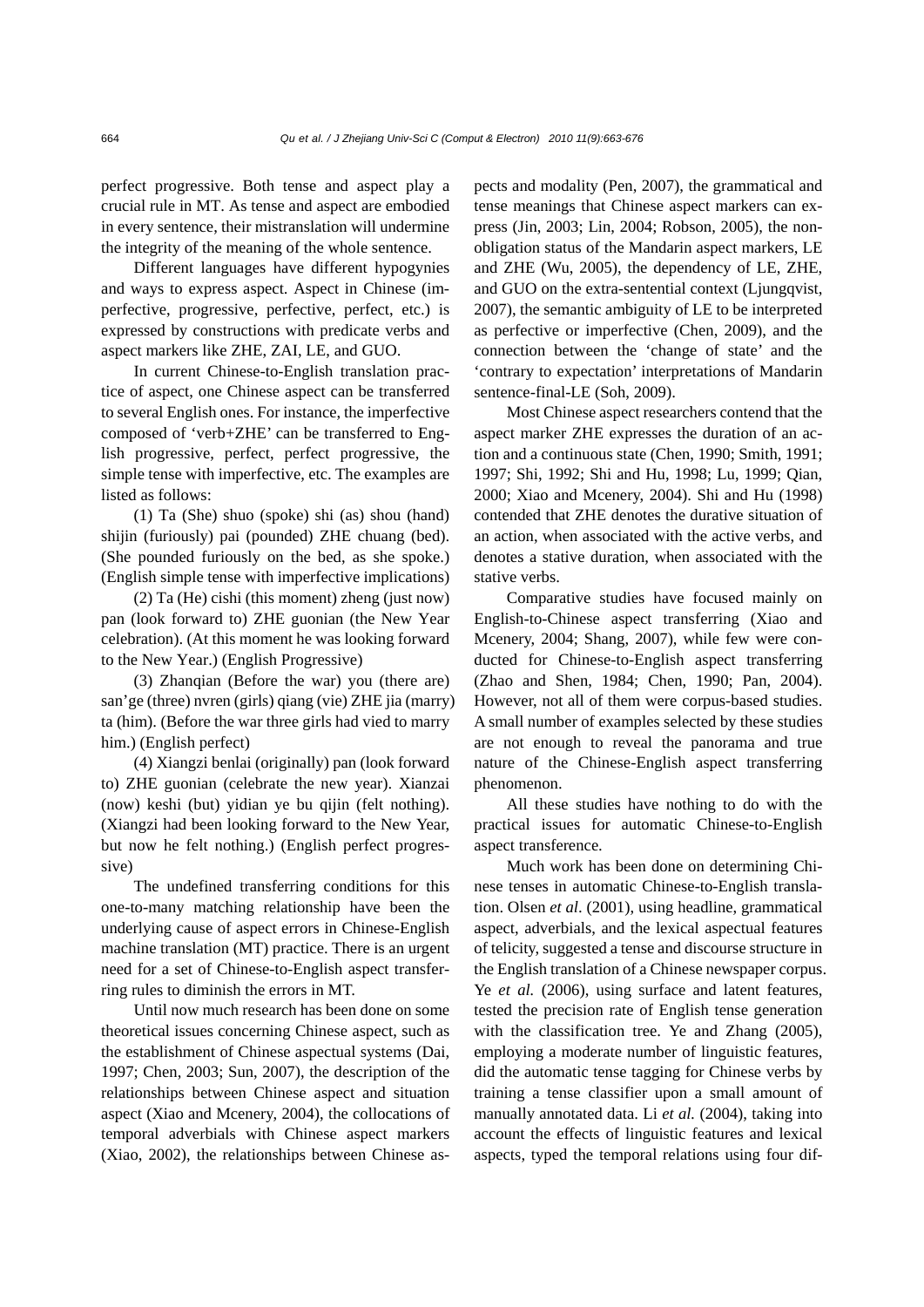ferent classification approaches and examined the impact of each feature. Wong *et al*. (2005) developed a framework for modeling and representing temporal discourse structure, the temporal relations (i.e., 'before', 'after', and 'same-as') among the sentences. However, their work was concerned with only three tenses: past, present, and future; the Chinese aspects (imperfective, progressive, perfective, and perfect) were not probed.

Ye *et al.* (2007) conducted a pilot study on Chinese aspect marker generation in English-to-Chinese MT. They built an aspect marker classifier based on a maximum entropy model with promising classification accuracy, and also identified the highest utility of the different clusters of features.

Little work has been done on the Chinese-to-English aspect transferring rules by MT researchers. Cheng *et al*. (2004) proposed a set of Chinese-English tense and aspect transferring rules. However, it was not a bilingual corpus-based study and lacked semantic analysis. Moreover, the transferring rules were not formalized or tested for their accuracy. Thus, there are obviously some problems with the generalization, reliability, and feasibility of their rules.

Although experienced translators can now correctly translate the Chinese aspects to English, their cues for translating aspects have not been generalized as formalized rules or applied to the real practice of MT.

As a whole, linguists, MT researchers, and human translators have reported only the achievements of studies in automatic Chinese-to-English tense transferring and automatic English-to-Chinese aspect. They have left the problem of automatic Chinese-to-English aspect transferring rules untouched, except for Qu (2008), who proposed a set of ZHE aspect transferring rules (ZHE Rule) from Chinese to English based on a comparative study of Chinese and English aspects.

### **1.2 Qu (2008)'s ZHE Rule from Chinese to English**

Qu (2008)'s ZHE Rule (Fig. 1) embodies three parts: the Chinese source ZHE imperfective aspect, the transferring conditions, and its target English aspects. Compared to a horizontal tree, it has two sub-rules with two roots.

The first root has the Chinese source ZHE aspect formed by 'active verb+ZHE' and has four branches



**Fig. 1 Qu (2008)'s ZHE Rule from Chinese to English** The semantic features of ZHE imperfective and the derivative aspects are elaborated. dur: durative; spectim: specific time; prestel: present telic

with four target English aspects on its leaves, while the second root has the Chinese source ZHE aspect formed by 'stative verb+ZHE' and has two branches with two target English aspects on its leaves.

Each root has two transferring paths. One is the direct transferring path without transferring conditions, like the generation of the target English simple tense with the imperfective implication. The other path describes a two-phase-transferring process: the first is the derivative process of Chinese aspect, embodying the original aspects, the derivative conditions, and the derivative aspects; the second is the translation process, embodying the derivative aspects and target English aspects. The derivative conditions are the transferring conditions in the form of semantic features of temporal adverbials. A derivative principle was proposed in Qu (2008) and Qu and Feng (2008) to interpret the underlying causes for the derivation of ZHE aspect by revealing the semantic relationships between adverbials, verbs, and the aspect markers involved in the derivative process. The derivative principle says that, in a derivative aspect pattern 'adverbial+verb+aspect marker', the lexical meanings of the adverbial can override the aspectual meanings of the 'verb+aspect marker' and consequently, an aspect is derived. The examples of Qu (2008)'s ZHE Rule are listed in Table 1.

Qu (2008)'s ZHE Rule stipulates the Chinese source ZHE imperfective, the transferring conditions, and its target English aspect types. However, the rule and the principle need statistical support to justify their rationality and accuracy.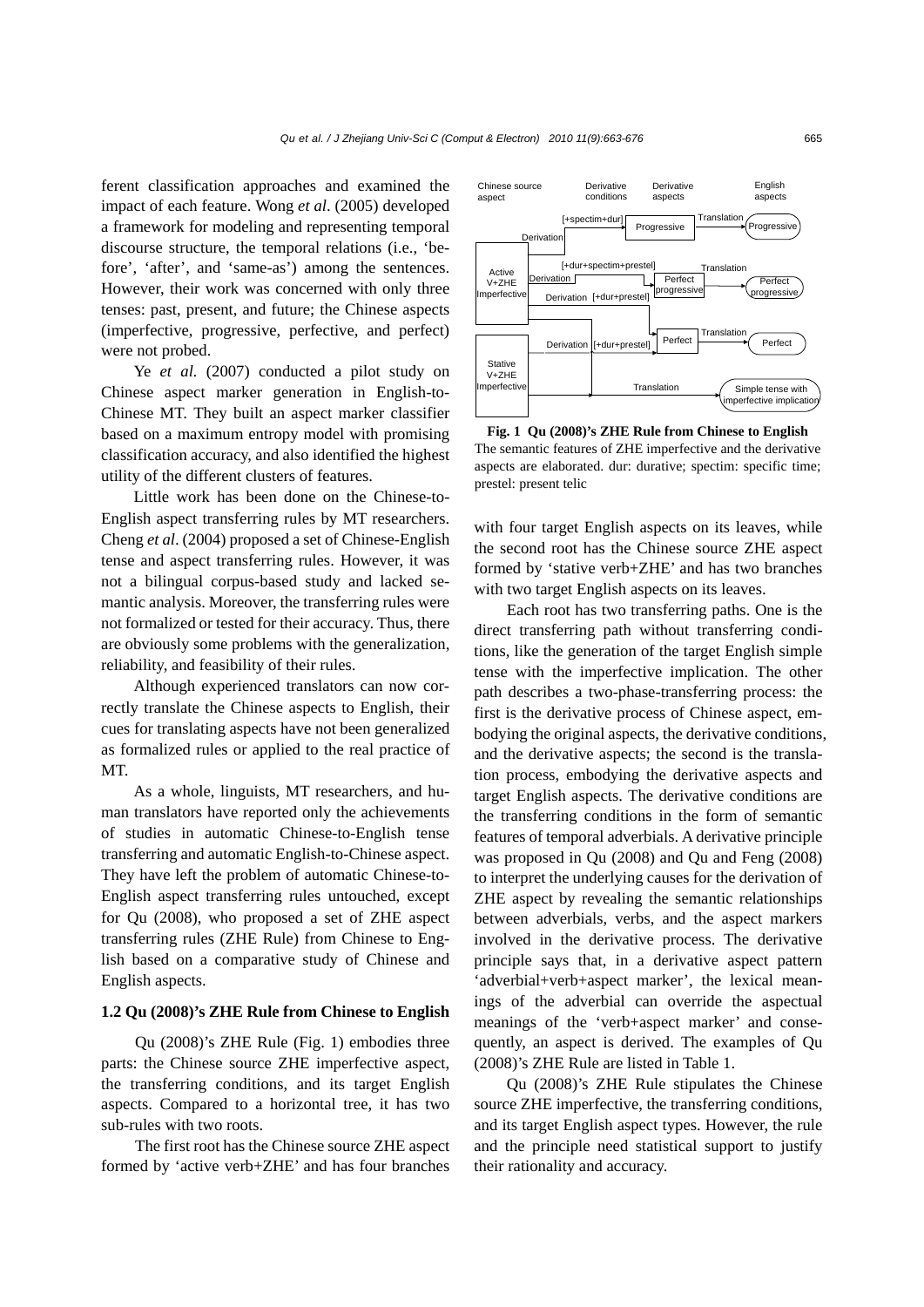| Chinese                                                            | <b>Examples of Chinese</b>                                                                                                         | Derivative                                                                      | Derivative aspect sentences &                                                                                                                                                                                        | Derivative aspects &                                              |
|--------------------------------------------------------------------|------------------------------------------------------------------------------------------------------------------------------------|---------------------------------------------------------------------------------|----------------------------------------------------------------------------------------------------------------------------------------------------------------------------------------------------------------------|-------------------------------------------------------------------|
| source aspect                                                      | aspect sentences                                                                                                                   | conditions                                                                      | their English correspondents                                                                                                                                                                                         | semantic features                                                 |
|                                                                    | (5) Ta (He) pan (look Null<br>forward to) ZHE<br>guonian (the New                                                                  |                                                                                 | He looked forward to the New Year.                                                                                                                                                                                   | Simple tense with im-<br>perfective implication<br>$[+dyn+dur]$   |
|                                                                    | Year).                                                                                                                             | cishi, zheng                                                                    | (6) Ta (He) <i>cishi</i> (this moment), <i>zheng</i> (just                                                                                                                                                           | Progressive                                                       |
|                                                                    | He looked forward to<br>the New Year.                                                                                              | (this moment)<br>$[+spectim]$                                                   | now) pan (look forward to) ZHE guonian<br>(the New Year).                                                                                                                                                            | $[+dyn+dur+spectim]$                                              |
| Active                                                             |                                                                                                                                    |                                                                                 | At this moment he was looking forward to<br>the New Year.                                                                                                                                                            |                                                                   |
| V+ZHE<br>imperfective<br>$[+dyn+dur]$                              |                                                                                                                                    | tiantian<br>(everyday)<br>$[+dur+spectim$<br>$+$ prestel                        | (7) Ta (He) tiantian (everyday) pan (look<br>forward to) ZHE guonian (the New Year).<br>Every day he has been looking forward to<br>the New Year.                                                                    | Perfect progressive<br>$[-dyn+dur+spectim$<br>+prestel]           |
|                                                                    | San'ge (Three) nvren<br>(girls) qiang (vie)<br>ZHE jia (marry) ta<br>$(him)$ .<br>Three girls vied to<br>marry him.                | zhanqian<br>(before the war)<br>$[-dur+present]$                                | (8) San'ge (Three) nvren (girls) zhanqian<br>(before the war) qiang (vie) ZHE jia<br>(marry) ta (him).<br>Before the war three girls had vied to marry<br>him.                                                       | Perfect<br>$[+dyn+dur+prestel]$                                   |
|                                                                    | (9) Zhongguo<br>(China) de ('s) jihua<br>shengyu (family                                                                           | Null                                                                            | China's family planning includes two<br>aspects.                                                                                                                                                                     | Simple tense with im-<br>perfective implication<br>$[ +stat+dur]$ |
| Resultative<br>stative<br>$V+ZHE$<br>imperfective<br>$[+stat+dur]$ | planning) baohan<br>(include) ZHE li-<br>angge fangmian<br>(two aspects).<br>China's family plan-<br>ning includes two<br>aspects. | shizhong (al-<br>ways, indicat-<br>ing a constant<br>state)<br>$[+dur+present]$ | $(10)$ Zhongguo (China) de $('s)$ jihua shengyu<br>(family planning) shizhong (always) bao-<br>han (include) ZHE liangge fangmian (two<br>aspects).<br>China's family planning has always in-<br>cluded two aspects. | Perfect<br>$[+stat+dur+present]$                                  |

|  |  | Table 1 Examples of Qu (2008)'s ZHE Rule <sup>*</sup> |
|--|--|-------------------------------------------------------|
|  |  |                                                       |

\* Adapted from Table 2 in Qu *et al.* (2008). stat: stative; dyn: dynamic; dur: durative; spectim: specific time; prestel: present telic

### **2 Task description**

The goal of the study is to generalize a linguistic rule, a ZHE Rule for Chinese-to-English MT, by testing its accuracy to examine whether it is correct and applicable to MT. The ZHE Rule, based on Qu (2008)'s ZHE Rule, is generalized by identifying classification features and tested by a machine learning method, the decision tree.

The whole study involves preparations and testing experiments such as selecting and preprocessing corpus, prescribing the classification features, processing the multi-aspect alternative translation sentences, and building a classification testing model.

The proposed ZHE Rule is expected to stipulate the source ZHE aspect, the transferring conditions, and the target English aspects, forming one-to-one matching transferring versions.

In addition to the aspect translation version prescribed by the ZHE Rule, there may exist other correct alternatives of English aspect translation versions. However, the ZHE Rule is expected to be applied to MT. As long as its aspect transferring version is correct, it can be applied to MT regardless of whether the other versions are correct or not.

### **2.1 Experimental method**

The machine learning method, by building statistical models, has a faster speed in training and testing. Now it has been widely and successfully applied in economics, medical science, biology, chemistry, etc. It has been used in aspect generations from English to Chinese (Ye *et al.*, 2007) and in tense translation from Chinese to English (Ye and Zhang, 2005; Ye *et al*., 2006), but has not been applied to aspect-classification-testing for generalizing linguis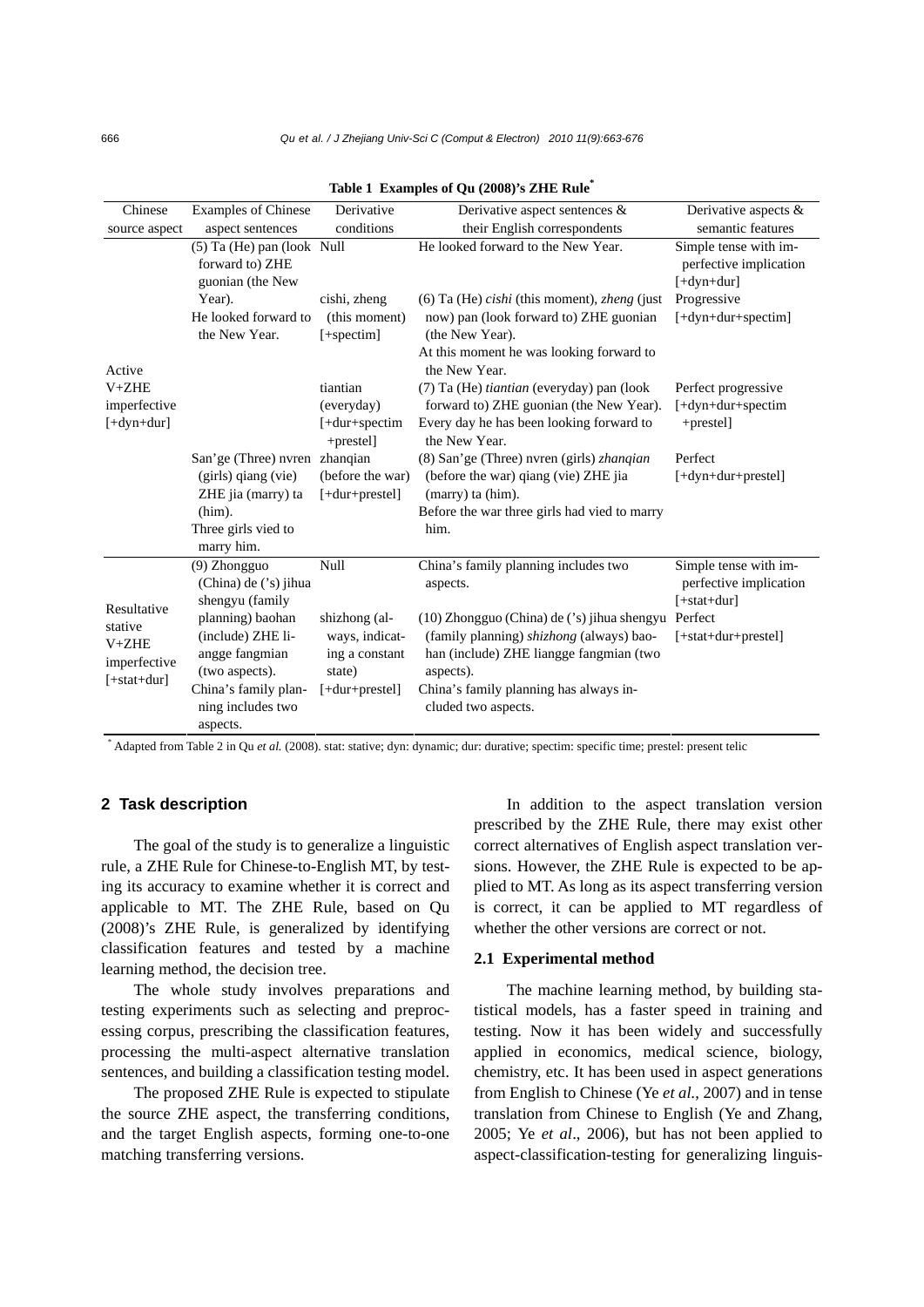tic rules, such as aspect transferring rules from Chinese to English.

The proposed ZHE Rule should stipulate the Chinese source aspect 'verb+ZHE', the transferring conditions, and the target English aspect types. Thereby, to test the aspect classification is to test whether the transferring conditions and other features in the Chinese source sentences are the correct vectors for classifying the correct Chinese aspect types. If the aspect types are correctly classified in the Chinese source sentences, their target English aspects can be defined accordingly. Therefore, the justifying task in this study is a classification task of the Chinese source aspect types with transferring conditions, and other relevant vectors. Thus, the decision tree algorithm, a machine learning method for classification, can be employed.

The Weka toolbox is a collection of machine learning algorithms for data mining tasks, more specifically, data preprocessing, clustering, classification, regression, visualization, and feature selection. The J48 algorithm embedded in the Weka toolbox is an improved decision tree algorithm for classification. It is an implementation of C4.5, and can conduct the classification task based on the discrete data by generating a decision tree. Based on the vector on each note, J48 performs the decision results by following a path from the root to the leaves corresponding to the classes of the expected tasks. As the transferring conditions and other relevant vectors are the discrete data, J48, a decision tree learner, was selected as an instrument to conduct the aspect classification task.

### **2.2 Corpus for generalizing and testing the rules**

As Chinese fictions are the most abundant carriers of grammatical aspects (Wang, 2004), this type of text was selected as the main pool for constructing the Chinese-to-English parallel aspect corpus. The bilingual parallel corpus employed in this study was built upon five modern Chinese fictions written by famous Chinese writers, and 18 white papers issued by the Information Office of the State Council of the People's Republic of China in the years from 1991 to 2002, together with their target English translated versions.

2633 pairs of Chinese source and their target English sentences, embedded with 'verb+ZHE' phrase structures, extracted from the above bilingual parallel corpus, were manually annotated with three types of grammatical aspect, two types of tense, and one type of non-grammatical aspect in their target English sentences, based on the aspectual systems proposed by Qu (2008). The three aspects are progressive aspect, perfect aspect, and perfect progressive aspect. One type of non-grammatical aspect involves all the non-predicative verb constructions such as gerund verbs, present and past participles, infinitive verbs, prepositional phrases, nouns and noun phrases, adjectives, and adverbials. All these nonpredicative verbs constructions are annotated as 'OTHERS' in this Chinese-to-English ZHE aspect parallel corpus.

The two tenses are the tense with imperfective implications and the tense with perfective implications. Unlike Chinese with ZHE imperfective and LE perfective, grammatically, English has no single categories to express imperfectivity and perfectivity separately. However, semantically, English has simple tenses in the forms of past, present, and future with imperfective and perfective implications (Olsen, 1997). Thus, the simple tense, with imperfective and perfective implications, was simplified as imperfective and perfective in the ZHE Rule and, accordingly, was annotated briefly as imperfective and perfective in this Chinese-to-English ZHE aspect parallel corpus.

In light of Vendler (1957)'s verb classifications, three lexical aspects, STATE, ACTIVITY, and AC-COMPLISHMENT, were also manually annotated in this Chinese-to-English ZHE aspect parallel corpus in 2008.

As ZHE, expressing the durative meaning cannot be used with Vendler's ACHIEVEMENT verbs, the lexical aspect ACHIEVEMENT was not found or annotated in our corpus.

All the manual grammatical and lexical aspect annotating work was done by Qu (2008) and checked by her three times in 2009. As she has studied aspect semantics since 2002 and gained much knowledge in grammatical and lexical aspects, her annotating of grammatical and lexical aspects is more likely to have higher accuracy.

As the annotation of some syntactic features is dependent on the annotation of the part of speech, the Chinese-to-English ZHE aspect parallel corpus was first segmented and annotated with part of speech, using the Chinese Lexical Analysis System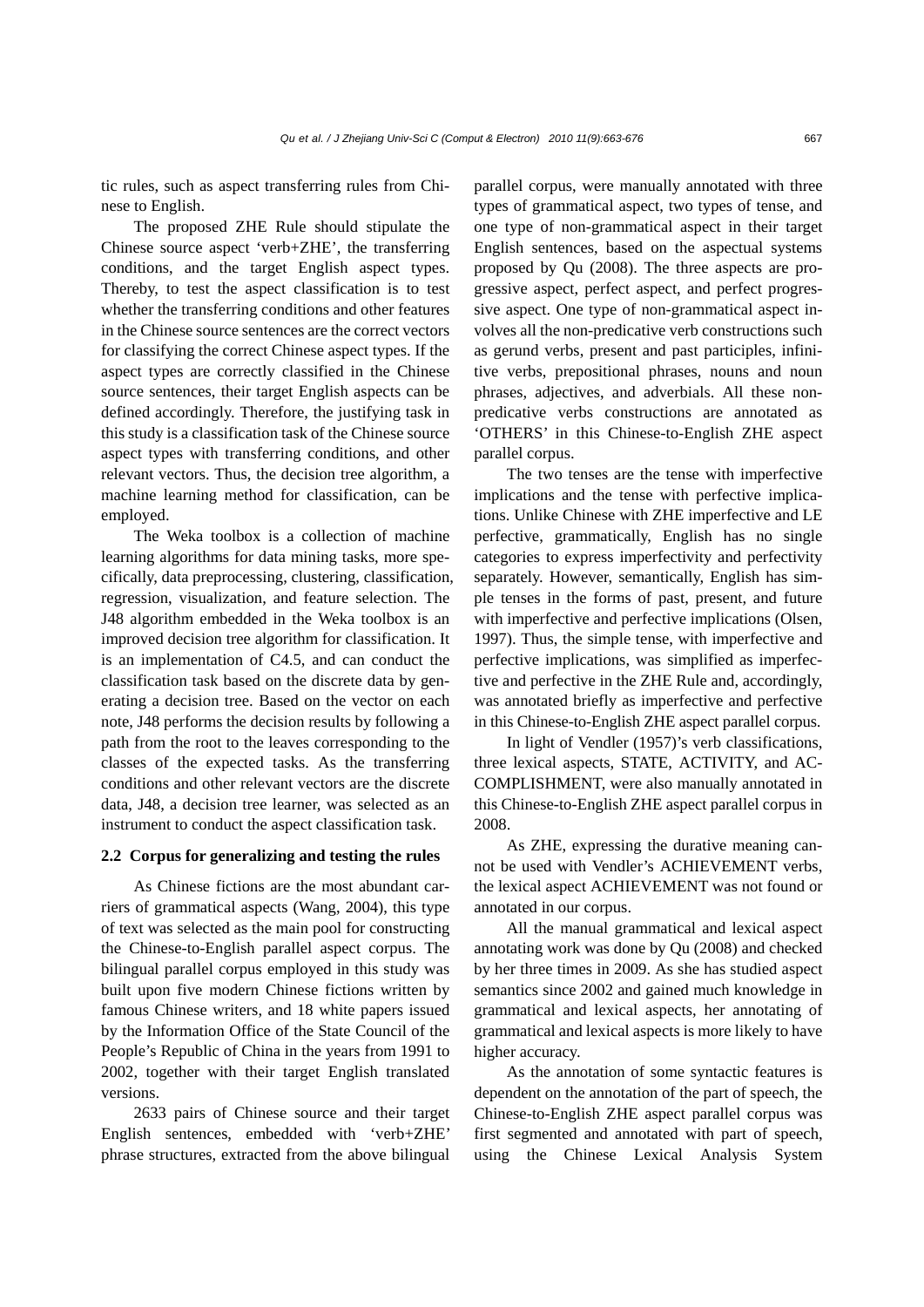(ICTCLAS). The system was designed by the Institute of Computing Technology in Chinese Academy of Sciences and had a precision rate of 99.50% in a closed test. Later, the segmented and annotated corpus was checked and revised manually by an MA graduate candidate of English, a native Chinese speaker, at Zhejiang University. Xiandai Hanyu Cidian (5th Ed.) (Institute of Linguistics in Chinese Academy of Social Sciences, 2005), with part of speech annotation, and known as the highest quality in modern Chinese dictionaries, was used as the part of speech manual checking standard for the part of speech annotation.

### **3 Experimental studies**

As ZHE aspect classification is quite different from other classification tasks dealt with by a decision tree, in the complexity of features for data mining and alternatives of Chinese-to-English translation, this study highlights the improvement of these basic conditions of the classification rather than the core of the decision tree algorithm.

Our study primarily involves three tasks: (1) prescribing the features, (2) identifying the sentences with multiple alternatives of Chinese-to-English aspect translation, and (3) building the classification model with J48 in Weka.

### **3.1 Prescribing the feature sets**

As the prediction of the target English aspects in the ZHE Rule is based on the types of verb, the transferring conditions, and other features of Chinese source aspects, the feature sets in this classification test are built on the source language Chinese.

The proposed ZHE Rule is theoretically formulated in Smith's two-component aspect theory (Smith, 1991; 1997), in which the aspectual meaning of a sentence is a composite of the information from the components of viewpoint and situation type. Accordingly, the lexical aspectual features, as the situation type in the two-component theory, have their contributions to the aspectual meanings. Hence, they are the aspectual cues employed as feature sets in our experiment.

The lexical aspectual features refer to the inherent temporal properties encoded in verb stems and other lexical items (Olsen, 1997). Vendler (1957)'s temporal criterion is similar to the clusters of values for lexical aspectual features, (a)telicity, (non)dynamicity and (non)durativity. In terms of these lexical aspectual features, Vendler (1957) typed the verbs into four classes: STATE, ACTIVITY, ACCOM-PLISHMENT, and ACHIEVEMENT.

In light of the properties of the lexical aspect, Vendler (1957)'s three classes of lexical aspect, STATE, ACTIVITY, and ACCOMPLISHMENT, were employed as the lexical aspectual features for aspect classification. This is because the ZHE aspect marker is used mainly to signal the durative nature of a situation (Xiao and Mcenery, 2004), and cannot be used with ACHIEVEMENT situations. Therefore, in our corpus, no such case of ZHE usage was found or annotated.

Some researchers have proposed that the proper domain of lexical aspect classification is the sentence or proposition rather than the verb (Smith, 1991; 1997; Olsen, 1997). For instance:

(11) Zhang Shan zai shufang li zheng xieZHE zi. (Zhang Shan *was writing* in the study now.) (AC-TIVITY)

(12) Zhang Shan yizhi zai xieZHE *yi ben shu*. (Zhang Shan *has been writing a book* all along*.*) (ACCOMPLISHMENT)

(13) *Qiang shang* xieZHE wu ge zi. (There *are* five words *on the wall*.) (STATE)

Thereby, under the guidance of the above generally recognized compositional theory of lexical aspect, the lexical aspects (verbs, their arguments, etc.) were manually and holistically annotated at a sentence level and later prescribed as the new features for aspect classification in this study (Table 2).

The transferring conditions, in the form of semantic features in Qu (2008)'s ZHE Rule, specified as temporal adverbs, etc. in our corpus, are hypothesized to have an impact on the derivation in Qu (2008)'s ZHE Rule. These specific temporal adverbs, etc. are the linguistic constraints for the transferring. Hence, they were employed as the temporal feature sets for the aspect classification test (Table 2).

Aspects are signaled by means of grammatical morphemes, but differ in their semantic meanings. The derivation of ZHE aspect is a derivation of semantic meanings of aspects, shifting from the semantic meanings of the ZHE aspect to other aspects. As is well known, the syntactic features have impacts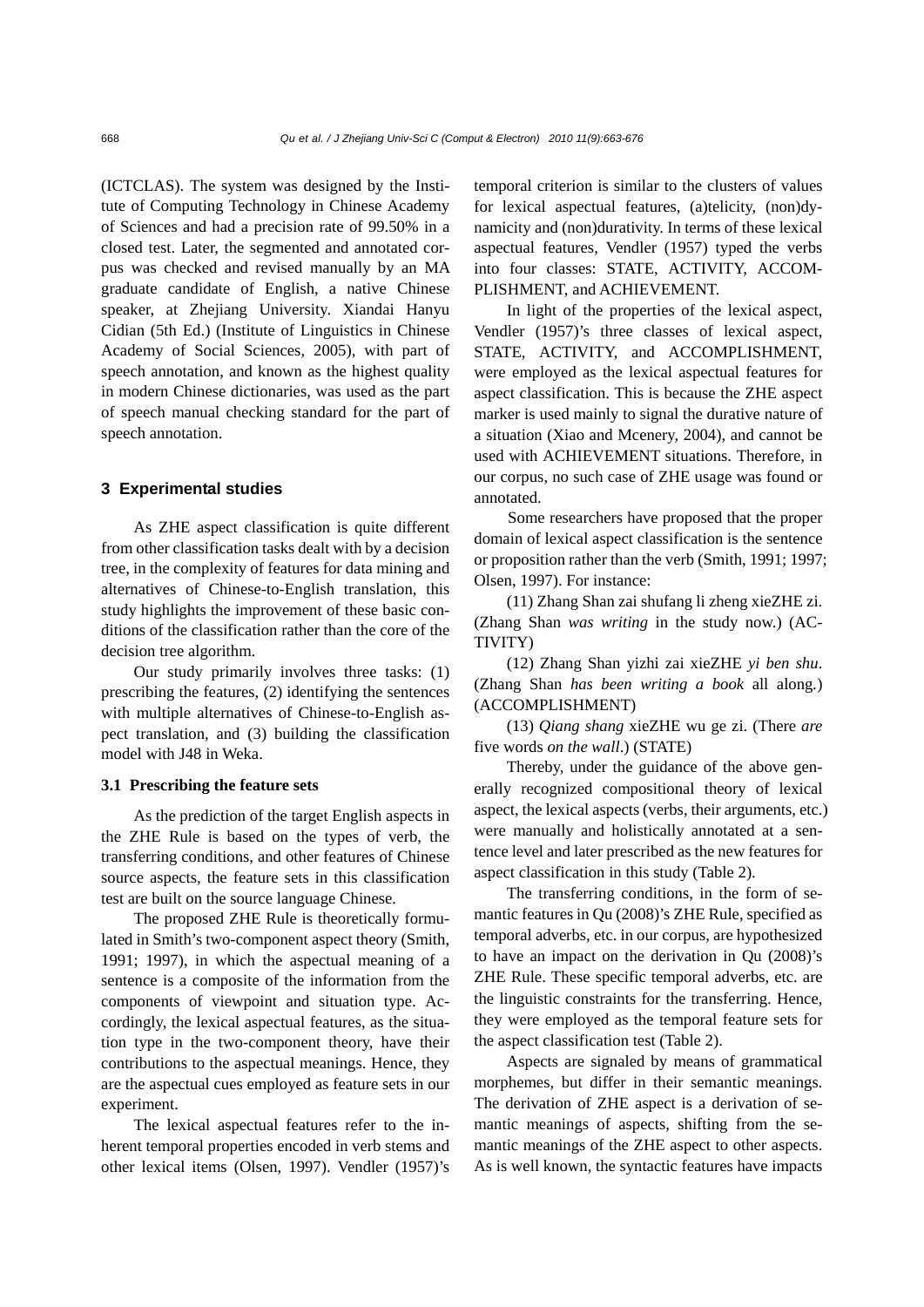| Feature   | Category                                              | Example                                                                                                                              |  |  |  |
|-----------|-------------------------------------------------------|--------------------------------------------------------------------------------------------------------------------------------------|--|--|--|
|           | Nouns to express time                                 | Zuijin jinian (in the recent years),  niandai yilai (since the year of ), etc. appear                                                |  |  |  |
|           | interval                                              | before the 'verb+ZHE'                                                                                                                |  |  |  |
| Temporal  | Temporal adverbs                                      | Yijing (already), gangcai (just now), etc. appear before the 'verb+ZHE'                                                              |  |  |  |
|           | Frequency adverbs & nouns                             | Shishi (ever and again), laoshi (often), etc. appear before the 'verb+ZHE'                                                           |  |  |  |
|           | Temporal location adverbs &<br>nouns                  | Zhengzai (in the process of), muqian (at present), etc. appear before 'verb+ZHE'                                                     |  |  |  |
|           | Temporal location & time<br>interval constructions    | zicong  shishi (since  ever and again), yizhi yilai (as always), appear before<br>'verb+ZHE'                                         |  |  |  |
|           | <b>Stative</b>                                        | (14) Zhuo shang fangZHE yiben shu. (On the desk lies a book.)                                                                        |  |  |  |
| Lexical   |                                                       | (15) Qiang shang guaZHE yifu hua. (On the wall hangs a picture.)                                                                     |  |  |  |
|           | Activity                                              | (16) Lin Peishah de yanjing xianzai shanZHE yiyang de guangmang. (Lin Peishah's                                                      |  |  |  |
|           |                                                       | eyes were shining with an unusual excitement.)                                                                                       |  |  |  |
| aspectual |                                                       | (17) Tamen tiaoZHE wu. (They are dancing.)                                                                                           |  |  |  |
|           | Accomplishment                                        | (18) Ta zheng yu pengyou tanZHE yibi ruanjian shengyi. (He was discussing a                                                          |  |  |  |
|           |                                                       | business of software with some friends.)                                                                                             |  |  |  |
|           |                                                       | (19) Gongrenmen yizhi zai zaoZHE yisuo fangzi. (The workers have been building a<br><i>house</i> all along.)                         |  |  |  |
|           | 'verb+ZHE' functioning as an                          | (20) Ta shuoZHE, ye jiu zou le. (So saying, she went away again.)                                                                    |  |  |  |
|           | adverbial modifier                                    | (21) Ding yisheng cuoZHE shou, kanZHE ta shuo: "duanqi le!" (Dr. Ding, rubbing<br>his hands together, said to him, "It's all over.") |  |  |  |
| Syntactic | 'verb+ZHE' happening si-<br>multaneously with another | (22) Ta yimian shuo, yimian yankanZHE ta de zhangfu. (Said she, looking in at her<br>husband sitting.)                               |  |  |  |
|           | action                                                | (23) Nvgongmen yibian rangZHE, yibian jiu fenfen sanqu. (The crowd broke up and<br>drifted away.)                                    |  |  |  |
|           | 'verb+ZHE' followed by<br>some sense verbs            | (24) Gao xiansheng juede shen hou you ren genZHE. (Mr. Gao had sensed that he<br>was being tailed.)                                  |  |  |  |
|           |                                                       | (25) Ta zhidao jiali laopo dengZHE ta. (He knew his wife was awaiting him.)                                                          |  |  |  |

**Table 2 Temporal, lexical aspectual, and syntactic features** 

on the semantic meanings. Hence, the syntactic features may have an impact on the derivation of ZHE aspects and were supplemented as a new feature set for aspect classification in this study.

To obtain a higher precision rate of aspect transferring, an integrated feature set of temporal, lexical aspectual, and syntactic features were adopted in this classification testing (Table 2).

# **3.2 Identifying the multi-aspect alternative translation sentences**

In Ye *et al*. (2007)'s experiment (Table 3), the precision rate of ZHE aspect marker generation from English to Chinese was only 50%, much lower than those of LE and GUO aspect marker generations (Table 3).

Our initial precision rate of ZHE aspect classification was only 57.6% (Table 4), slightly higher than that of Ye *et al*. (2007).

Ye *et al*. (2007) did not explain why ZHE had lower precision rates. After observing over 2000 pairs

**Table 3 Ye** *et al***. (2007)'s classification accuracy of three Chinese aspects** 

| Aspect | Precision | Recall | <i>F</i> score |
|--------|-----------|--------|----------------|
| LE     | 0.7827    | 0.8244 | 0.8051         |
| ZHE.   | 0.5000    | 0.5108 | 0.4986         |
| GUO    | 0.6500    | 0.5000 | 0.5343         |
| NULL.  | 0.8038    | 0.7870 | 0.7862         |

Precision: the number of correct results divided by the number of all returned results. Recall: the number of correct results divided by the number of results that should have been returned. *F* score: a measure of a test's accuracy where both the precision rate and the recall rate are considered for computing its value

of ZHE aspect sentences and their English correspondents, we found that the primary cause was that ZHE aspect has multiple alternatives of aspects for the target English translation version, given the same syntactic structures and lexical structures in which ZHE is embedded. For instance, if ZHE is in the structure of 'Ta changZHE ge zoulu', it can have two correct versions of target English sentences, but with two different aspect annotations in our corpus as follows: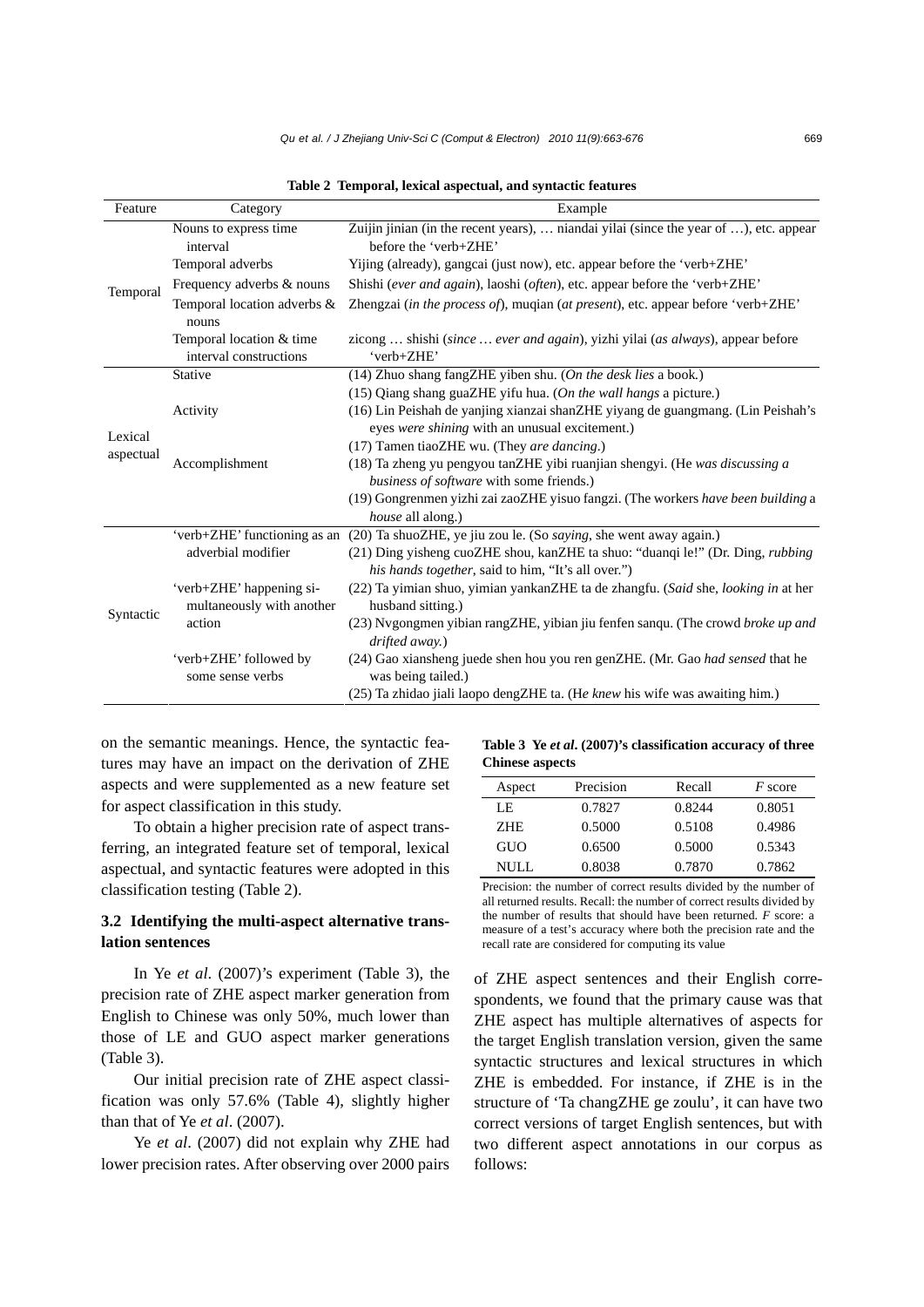| Tuble + Hilling accuracy of Efficial appect chappineation |         |         |           |        |              |       |  |
|-----------------------------------------------------------|---------|---------|-----------|--------|--------------|-------|--|
| Class                                                     | TP rate | FP rate | Precision | Recall | $F$ -measure | AUC   |  |
| <b>IMPFCTIV</b>                                           | 0.787   | 0.542   | 0.585     | 0.787  | 0.671        | 0.638 |  |
| <b>PROG</b>                                               | 0.190   | 0.023   | 0.367     | 0.190  | 0.250        | 0.630 |  |
| <b>PFCT</b>                                               | 0.200   | 0.004   | 0.524     | 0.200  | 0.289        | 0.567 |  |
| PFCT-PROG                                                 | 0.000   | 0.001   | 0.000     | 0.000  | 0.000        | 0.507 |  |
| <b>PFCTIV</b>                                             | 0.266   | 0.003   | 0.708     | 0.266  | 0.386        | 0.642 |  |
| <b>OTHERS</b>                                             | 0.422   | 0.196   | 0.578     | 0.422  | 0.488        | 0.634 |  |
| Overall precision                                         |         |         | 0.576     |        |              |       |  |

**Table 4 Initial accuracy of ZHE aspect classification** 

IMPFCTIV: the simple tense with imperfective implication; PROG: progressive; PFCT: perfect; PFCT-PROG: perfect progressive; PFCTIV: the simple tense with perfective implication; OTHERS: all the non-predicate constructions, gerund, present and past participle, infinitive, noun and noun phrase, adverb, adjective, prepositional phrase, etc. TP rate: true positive rate for the receiver operating characteristic curve (ROC). Accuracy is measured by the area under the ROC curve. An area of 1 represents a perfect test; an area of 0.5 represents a worthless test. FP rate: false positive rate for the ROC curve. Precision: the number of correct results divided by the number of all returned results. Recall: the number of correct results divided by the number of results that should have been returned. *F*-measure: a measure of a test's accuracy where both the precision rate and the recall rate are considered for computing its value. AUC: area under the ROC curve

# (26) She walked *while singing*. (OTHERS)

# (27) She *sang* and walked*.* (IMPERFECTIVE)

These two alternative annotations in the corpus are marked as OTHERS, denoting non-predicate construction, and IMPERFECTIVE, denoting the simple tense with imperfective implication, respectively. Normally, the computer makes predictions based on the statistical probability of the target aspect annotation. In our corpus, the probability of target IMPERFECTIVE is larger than that of the target OTHERS, corresponding to the same Chinese source aspectual cues. Hence, all the target OTHERS annotations, corresponding to the same Chinese source aspectual cues as IMPERFECTIVE in our corpus, were predicted as the wrong classifications. As human beings have multi-alternative target aspect annotations corresponding to the same source aspect cues in the corpus, it is not possible for computers to give a correct predication.

Thus, we revised the annotations of over 600 multi-aspect-alternative sentences for target English, and changed all the misclassified multi-aspect alternative annotations into the correctly predicated aspect annotations in the target English classifications in our corpus. For instance, the above source sentence, 'Ta changZHE ge zoulu', can have two aspect alternative annotations in the corpus. The computer predicates the annotation of IMPERFECTIVE as a correct classification. We just changed the other choices of annotation, OTHERS, into the correct annotation, IM-PERFECTIVE. The experimental results after revising the corpus are presented later in Tables 5 and 7.

As MT is aimed to simulate a human's thought, if the human assesses these two alternatives of aspect translation to be correct, why can we not let the computer judge them correct?

### **3.3 Building a decision tree classification model in Weka**

As the testing of precision rates and AUC (area under the receiver operating characteristic curve) is a predication and an estimation of how accurately a predictive model will perform in practice, a 10-fold cross-validation was employed in this experiment. The 10-fold cross-validation technique, with 90% of training data and 10% of validation data, is much more precise than the one-round validation. In 10-fold cross-validation, our experimental data were partitioned into 10 sub-data. Nine sub-data were employed as the training data and one as the testing data. After 10 rounds of testing one after another sub-data, a single estimation of the average result of 10 times testing with 10 folds was finally reached.

A supervised machine learning classification technique was used, as the learner must predicate the correct class of target translation through learning data vectors annotated with target aspect types. In addition, the data vector annotated with the features was discrete data. Consequently, the filter should be a supervised discrete filter.

As three feature sets are involved and the ZHE aspect marker can be used with two kinds of verbs, active verbs and stative verbs, three types of experimental results using 10-fold cross-validation are presented: the precision and AUC of ZHE aspect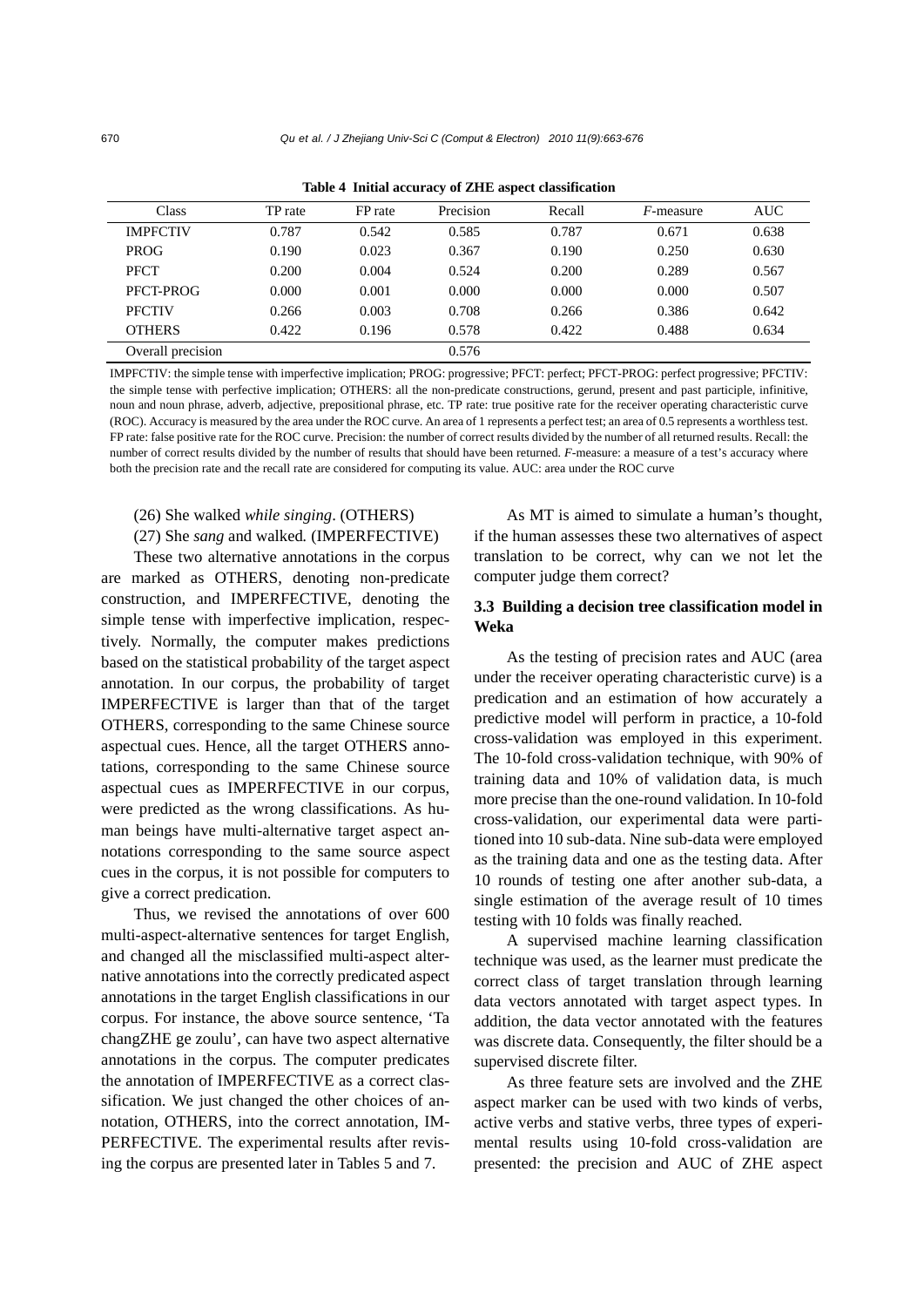general classification, the impact of each feature set and their integrated feature sets on the classification, and the precision and AUC of the two sub-classifications of ZHE aspect markers used with active and stative verbs.

3.3.1 Precision and AUC of ZHE aspect general classification

Before using J48, a decision tree algorithm in Weka, to calculate the overall precision and recall rates, a preliminary task was first conducted to transform the bilingual parallel Chinese-to-English ZHE aspect corpus into a '.arf' dataset using Python 26 software.

Table 5 presents the precision and AUC of the general classification of ZHE aspect calculated using the J48 algorithm in Weka.

3.3.2 Impact of each feature set and the integrated feature sets

To assess the impact of each individual feature

set and their integrated impact on the accuracy of the general ZHE aspect classification, the integrated feature sets were partitioned into three subsets, the temporal, the lexical aspectual, and the syntactic feature set. First, each of the three feature sets was fed into Weka one by one for testing its individual effect by J48. Then, three classification rounds of two-cross combinations of each individual feature set were conducted to discover their integrated effect on the accuracy using J48 in Weka, respectively. The results are presented in Table 6.

3.3.3 Precision rate and AUC of two sub-classifications

To test the two sub-classifications of the ZHE aspect, the whole corpus was partitioned into two sub-corpora, one with 'active verb+ZHE', annotated by lexical aspectual features, ACTIVITY and AC-COMPLISHMENT, the other with 'stative verb+ ZHE', annotated by a lexical aspectual feature, STAT.

|                   |         |         | $\cdot$   |        |              |       |
|-------------------|---------|---------|-----------|--------|--------------|-------|
| Class             | TP rate | FP rate | Precision | Recall | $F$ -measure | AUC   |
| <b>IMPFCTIV</b>   | 0.899   | 0.290   | 0.815     | 0.899  | 0.855        | 0.808 |
| <b>PROG</b>       | 0.492   | 0.009   | 0.739     | 0.492  | 0.591        | 0.768 |
| <b>PFCT</b>       | 0.271   | 0.002   | 0.684     | 0.271  | 0.388        | 0.643 |
| PFCT-PROG         | 0.520   | 0.005   | 0.667     | 0.520  | 0.584        | 0.834 |
| <b>PFCTIV</b>     | 0.462   | 0.001   | 0.857     | 0.462  | 0.600        | 0.657 |
| <b>OTHERS</b>     | 0.732   | 0.090   | 0.786     | 0.732  | 0.758        | 0.827 |
| Overall precision |         |         | 0.801     |        |              |       |

**Table 5 Accuracy of the general ZHE aspect classification** 

IMPFCTIV: the simple tense with imperfective implication; PROG: progressive; PFCT: perfect; PFCT-PROG: perfect progressive; PFCTIV: the simple tense with perfective implication; OTHERS: all the non-predicate constructions, gerund, present and past participle, infinitive, noun and noun phrase, adverb, adjective, prepositional phrase, etc. TP rate: true positive rate for the receiver operating characteristic curve (ROC). Accuracy is measured by the area under the ROC curve. An area of 1 represents a perfect test; an area of 0.5 represents a worthless test. FP rate: false positive rate for the ROC curve. Precision: the number of correct results divided by the number of all returned results. Recall: the number of correct results divided by the number of results that should have been returned. *F*-measure: a measure of a test's accuracy where both the precision rate and the recall rate are considered for computing its value. AUC: area under the ROC curve

|  |  | Table 6 Impact of each feature set and their cross-integrated feature sets |  |
|--|--|----------------------------------------------------------------------------|--|
|  |  |                                                                            |  |

| <b>Class</b>     | Precision |       |       |            |             |              |                  |  |
|------------------|-----------|-------|-------|------------|-------------|--------------|------------------|--|
|                  | Temp      | Lex   | Synt  | Temp & Lex | Temp & Synt | Lex $&$ Synt | Temp, Lex & Synt |  |
| <b>IMPFCTIV</b>  | 0.601     | 0.744 | 0.618 | 0.766      | 0.631       | 0.788        | 0.815            |  |
| <b>PROG</b>      | 0.250     | 0.000 | 0.753 | 0.000      | 0.725       | 0.753        | 0.739            |  |
| <b>PFCT</b>      | 0.917     | 0.000 | 0.500 | 0.765      | 0.765       | 0.000        | 0.684            |  |
| PFCT-PROG        | 0.550     | 0.000 | 0.000 | 0.659      | 0.549       | 0.000        | 0.667            |  |
| <b>PFCTIV</b>    | 0.000     | 0.818 | 0.000 | 0.857      | 0.000       | 0.818        | 0.857            |  |
| <b>OTHERS</b>    | 0.250     | 0.768 | 0.613 | 0.777      | 0.657       | 0.782        | 0.786            |  |
| Overall precison | 0.600     | 0.749 | 0.621 | 0.767      | 0.633       | 0.784        | 0.801            |  |

Temp: temporal feature set; Lex: lexical aspectual feature set; Synt: syntactic feature set. IMPFCTIV: the simple tense with imperfective implication; PROG: progressive; PFCT: perfect; PFCT-PROG: perfect progressive; PFCTIV: the simple tense with perfective implication; OTHERS: all the non-predicate constructions, gerund, present and past participle, infinitive, noun and noun phrase, adverb, adjective, prepositional phrase, etc. Precision: the number of correct results divided by the number of all returned results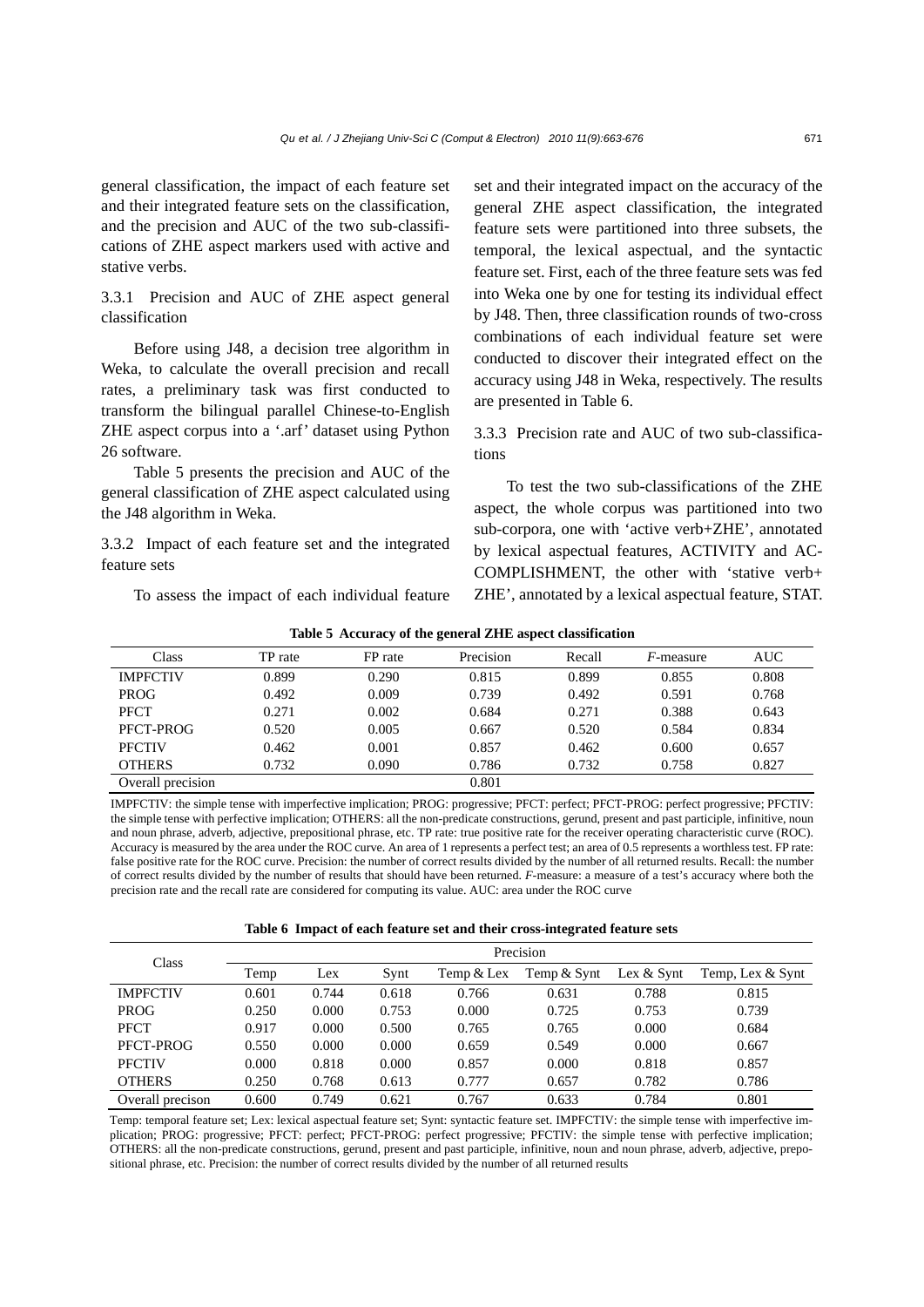The two corpora embodied 2052 and 581 pairs of sentences, respectively. The two sub-classifications, the classification of the 'active verb+ZHE' and the 'stative verb+ZHE' aspect, were tested on two datasets formed from the two sub-corpora one by one, respectively, by J48 in Weka. The test results are presented in Table 7.

**Table 7 Accuracy of two sub-classifications of ZHE aspect**

| Class            | Precision |       | <b>AUC</b> |       |  |
|------------------|-----------|-------|------------|-------|--|
|                  | AVZ.      | SVZ.  | AVZ        | SVZ.  |  |
| <b>IMPFCTIV</b>  | 0.814     | 0.753 | 0.819      | 0.786 |  |
| <b>PROG</b>      | 0.716     | 1.000 | 0.816      | 0.821 |  |
| <b>PFCT</b>      | 1.000     | 0.400 | 0.614      | 0.436 |  |
| PFCT-PROG        | 0.565     | 0.500 | 0.790      | 0.723 |  |
| <b>PFCTIV</b>    | 0.783     |       | 0.690      |       |  |
| <b>OTHERS</b>    | 0.770     | 0.799 | 0.818      | 0.766 |  |
| Overall precison | 0.796     | 0.761 |            |       |  |

Precision: the number of correct results divided by the number of all returned results; AUC: area under the receiver operating characteristic curve; AVZ: 'active V+ZHE'; SVZ: 'stative V+ZHE'. IMPFCTIV: the simple tense with imperfective implication; PROG: progressive; PFCT: perfect; PFCT-PROG: perfect progressive; PFCTIV: the simple tense with perfective implication; OTHERS: all the non-predicate constructions, gerund, present and past participle, infinitive, noun and noun phrase, adverb, adjective, prepositional phrase, etc.

# **4 Discussion**

As can be seen from the above results, our study has yielded valuable insights in three aspects: identifying the aspect classification features, probing into the causes of low accuracy by examining the corpus, and building the aspect classification model. We analyze the results in the following four ways.

### **4.1 Impact of multi-aspect alternative translations**

In this experiment, over 600 sentences in the corpus with multi-aspect alternatives were identified and revised for their annotations, which raised the accuracy by about 22% (Tables 4 and 5).

The multi-aspect alternative of translation is well known in Chinese-to-English translation practice, as all the experienced and high proficient translators make a habit of avoiding the repetitions of the same structures in translation. Variety in structures is one of the ultimate goals they try to attain in translation. There are hundreds of multi-alternatively translated natural language sentences that highly undermine the

accuracy improvement of data mining. However, in MT practice, this is just put aside temporarily by the MT community.

Thus, our results show that this problem needs to be addressed again in the area of data mining for Chinese-to-English MT. Most probably, there exist other similar problems with other grammatical structures in Chinese-to-English MT. How to cope with this problem has far-reaching implications for MT. Our approach to tackling this problem is only a pilot study for further discussion.

### **4.2 Identification of aspect classification features**

Table 6 summarizes the contributions of each classification feature set and their integrated contributions to the overall precision rate. Surprisingly, the lexical aspectual features give the highest contribution with a precision rate of 74.9%, while the lowest one is the temporal feature set, 60.0%.

Although the lexical aspectual features have a significant impact on the classification performance, they can predicate only the classifications of the simple tenses with imperfective, perfective, and the non-predicate construction types, having null aspect classification functions. This is because, theoretically, aspects are primarily derived owing to the external influence of adverbials. Lexical aspectual features are the internal features of verbs, having no access to the derivation of aspects (Qu, 2008).

Theoretically, the temporal features have a greater impact on the derivation of ZHE aspect while overriding the semantic meanings of 'verb+ZHE' structure in Qu (2008) and Qu and Feng (2008) and should have a much higher accuracy. This low accuracy of 60.0% may have been caused by the misannotation of the features on the dataset, as the temporal features are difficult to define by the Phython program for feature annotation employed in this study. To some extent, the temporal features do have made some predications to the ZHE aspect classification and are identified as aspect classification features in this study.

Although the syntactic feature sets achieved the overall precision rate of only 62.1% for ZHE aspect classification, they had the predictions to the PRO-GRESSIVE and PERFECT with precision rates of 75.3% and 50.0%, respectively. This suggests that the syntactic feature also plays an indivisible rule in de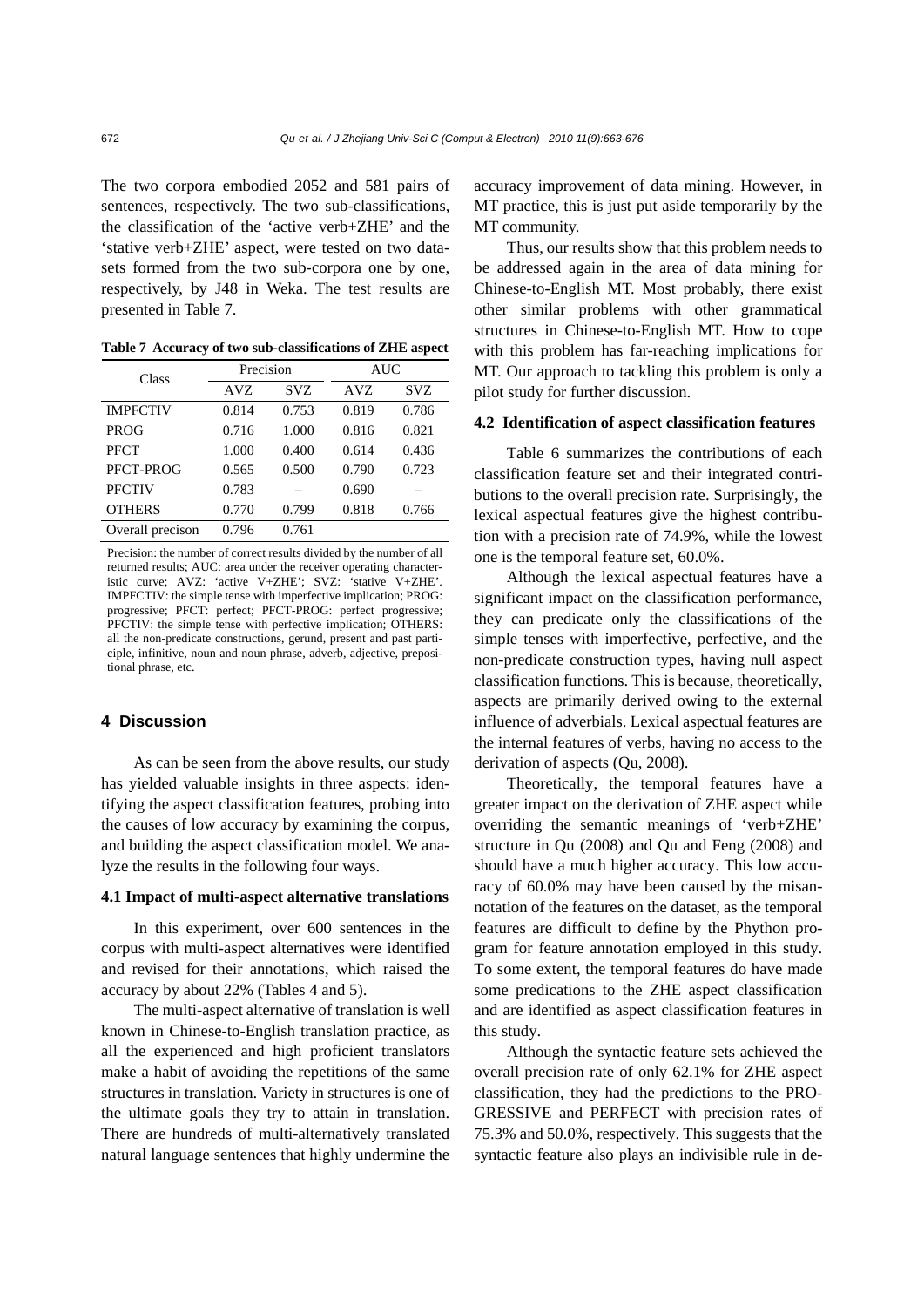termining the derivation of ZHE aspect by providing compensational meanings to Qu's derivation principle (Qu 2008; Qu and Feng, 2008). Accordingly, the syntactic features were identified as new ZHE aspect classification features. The derivational aspectual function of these syntactic features is worth further discussion for MT and aspect semantics researchers.

The integrated feature set with temporal, lexical aspectual, and syntactic features achieved the highest accuracy, 80.1% (Table 5). This shows that temporal, lexical aspectual, and syntactic features can make holistic contributions to the precision rate of the ZHE Rule. Thereby, they can be the ZHE Rule classification features, including the classifications of the transferences from Chinese-English aspect and from Chinese imperfective to English simple tenses with imperfective and perfective implications (Table 6, Fig. 2).



**Fig. 2 New ZHE Rule from Chinese to English embodying two sub-classification rules** 

dyn: dynamic; dur: durative; spectim: specific time; stat: stative; prestel: present telic

### **4.3 Generalization of the ZHE Rule**

As can been seen from Tables 5 and 7, the overall precision rate of the general classification of ZHE aspect transferring was 80.1%, tested employing J48 and justified by 10-fold cross-validation.

This suggests that the predictive result of the decision tree classification model was satisfactory and that the classification accuracy of ZHE aspect was high enough. Judging from AUC, the AUCs of three aspects, IMPERFECTIVE, PROGRESSIVE, and PERFECT-PROGRESSIVE, are high enough, being 0.808, 0.768, and 0.834, respectively. However, the AUCs of two aspects, PERFECT and PERFEC-TIVE, were a bit low, being 0.643 and 0.657, respectively. The overall precision rates of two sub-classifications of ZHE aspect (Table 7) are 79.6 % and 76.1%, a bit lower than those in the general classification. These results are consistent with most of the linguists' findings that ZHE is an imperfective marker while forming a collocation with 'active verb' and 'resultative stative verb'. They also indirectly show that the two sub-classifications of ZHE aspect are correct: 'active verb+ZHE' or 'stative verb+ZHE' added with some temporal adverbials will derive into progressive, perfect, and perfect progressive aspects, and accordingly be transferred into target English aspects.

As the temporal features adopted from Qu (2008)'s ZHE Rule can predicate the ZHE aspect classifications and are identified as aspect classification features (Section 4.2), the derivative principle embedded in Qu (2008)'s ZHE Rule is justified to be correct, with statistical support. Accordingly, the derivative process involving the derivative conditions in the form of temporal features is displayed in the new ZHE Rule.

Therefore, based on this promising classification accuracy, classified target aspects, and the original temporal features of the source aspects in Qu (2008)'s ZHE Rule justified in this study, a new ZHE Rule embodying two sub-classification rules with the transferring conditions (Fig. 2) can be generalized.

Like Qu (2008)'s ZHE Rule, the revised ZHE Rule with two sub-rules involves two paths of the transferring process, the direct translation path and the indirect transferring path. However, the revised ZHE Rule involves more target English aspect categories, with six aspects in the first sub-rule and five aspects in the second sub-rule. As the decision tree is a black box, it can only holistically justify that the ZHE Rule is correct, and that the lexical and syntactic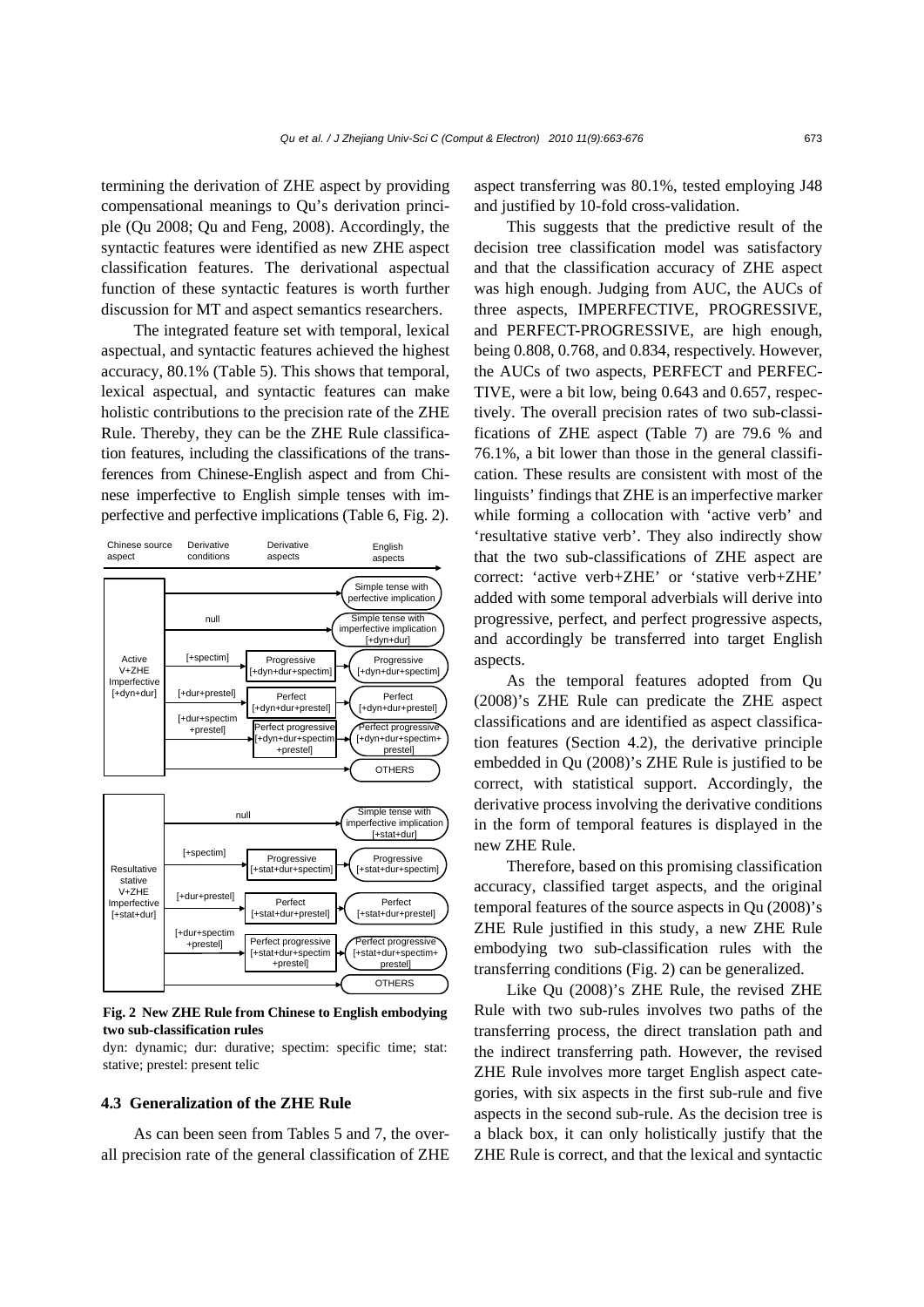features are the classification features for the ZHE Rule. It cannot expose which specific lexical aspectual and syntactic features can be the transferring conditions for which specific target aspects. Consequently, neither the lexical aspect nor syntactic features can be labeled on the derivative conditions of the rule.

Compared with Qu (2008)'s ZHE Rule, this ZHE Rule is formulated on the corpus-based statistical data manipulated by machine learning methods with 10-fold cross-validation. Hence, justified to be valid, the ZHE Rule containing the aspect derivation process proposed by Qu (2008) has been provided with statistical support. Based on this rule, provided with the transferring conditions in the form of specific temporal adverbials, the source ZHE aspect can be transferred to one definite target English aspect. It is expected that the rule will have some implications for MT research and practice. The derivative process embedded in the ZHE Rule also reveals semantic relationships between the Chinese temporal adverbials, the verbs, and the aspect marker ZHE. Now that the rule has been tested with high accuracy, Qu's hypothesis for aspect derivation is confirmed.

# **4.4 Perfective meanings of ZHE aspect associated with active verbs**

Table 7 shows that the 'active verb+ZHE' construction is classified into target English simple tense with perfective implication, suggesting that this construction can be the perfective aspect with telic meanings. This is supported by 67 examples retrieved from our corpus, accounting for 2.5% of the total corpus.

This result is inconsistent with Qu (2008)'s ZHE Rule and the generally acknowledged view that ZHE is an imperfective aspect marker (Smith, 1991; 1997; Chen, 2003; Xiao and Mcenery, 2004).

Below are two examples selected from our corpus:

(28) Cai Zhen qiangZHE shuo, she le ta duimian de Su Lun yi yan. (*Broke in* Tsai Chen, glancing quickly across at Su Lun.)

(29) Wo jiu fucong duoshu. Tang Yunshan youshi qiangZHE shuo. (*Interjected* Tang Yun-shan hastily, "I'll accept the decision of the majority.")

According to the 5th edition of Xiandai Hanyu Cidian (p.1096), 'qiang' associated with ZHE is a verb and its second semantic meaning is "qiang xian, zhengxian. E.g., qiangZHE shuo le ji ju; dajia dou qiangZHE canjia yiwu laodong (vie for, compete for. E.g., vie for a few words; all of us vied with each other to take part in voluntary labour.)". Given this ZHE's semantic meaning, the verb associated with ZHE, 'qiang', means that a durative action 'qiang' starts, and ends with the result of 'xian' in the end, having the telicity in semantic meanings. Therefore, 'qiangZHE' denotes perfective situations.

In light of Olsen (1997)'s view, English simple past tense may denote perfective situations while the verbs are specified for telicity. The target English translations of 'qiang' are 'break in' and 'interject', with the durative periods and telicity in semantic meanings. Thereby, a perfective implication is generated for 'break in' and 'interject' in the above two examples.

Thus, judging from the telicity specified by the Chinese source verbs associated with ZHE, 'qiang' and its target English translations, 'break in' and 'interject', ZHE can be affiliated with verbs with telicity, denoting the perfective situations.

## **5 Conclusions**

We have carried out this experiment by selecting the features, investigating the misclassified corpus sentences and calculating the accuracy of the aspect classification using a decision tree with 10-fold cross-validation.

Based on the above findings, five tentative conclusions can be drawn as follows:

1. The multi-alternative of aspect translation may be the primary cause for lower accuracy of Chinese-to-English grammatical structure transferring, judged by this aspect transferring study. This needs to be proved in further studies in MT.

2. The syntactic and temporal features having impact on ZHE aspect derivations can be employed as ZHE aspect classification features, while the lexical aspectual features have no predictions for ZHE aspect derivation. This is a significant contribution to research in aspectual semantics and the automatic aspect classifications, but needs further theoretical explanation.

3. The ZHE Rule, a linguistic rule, is generalized and evaluated with high accuracy. This linguistic rule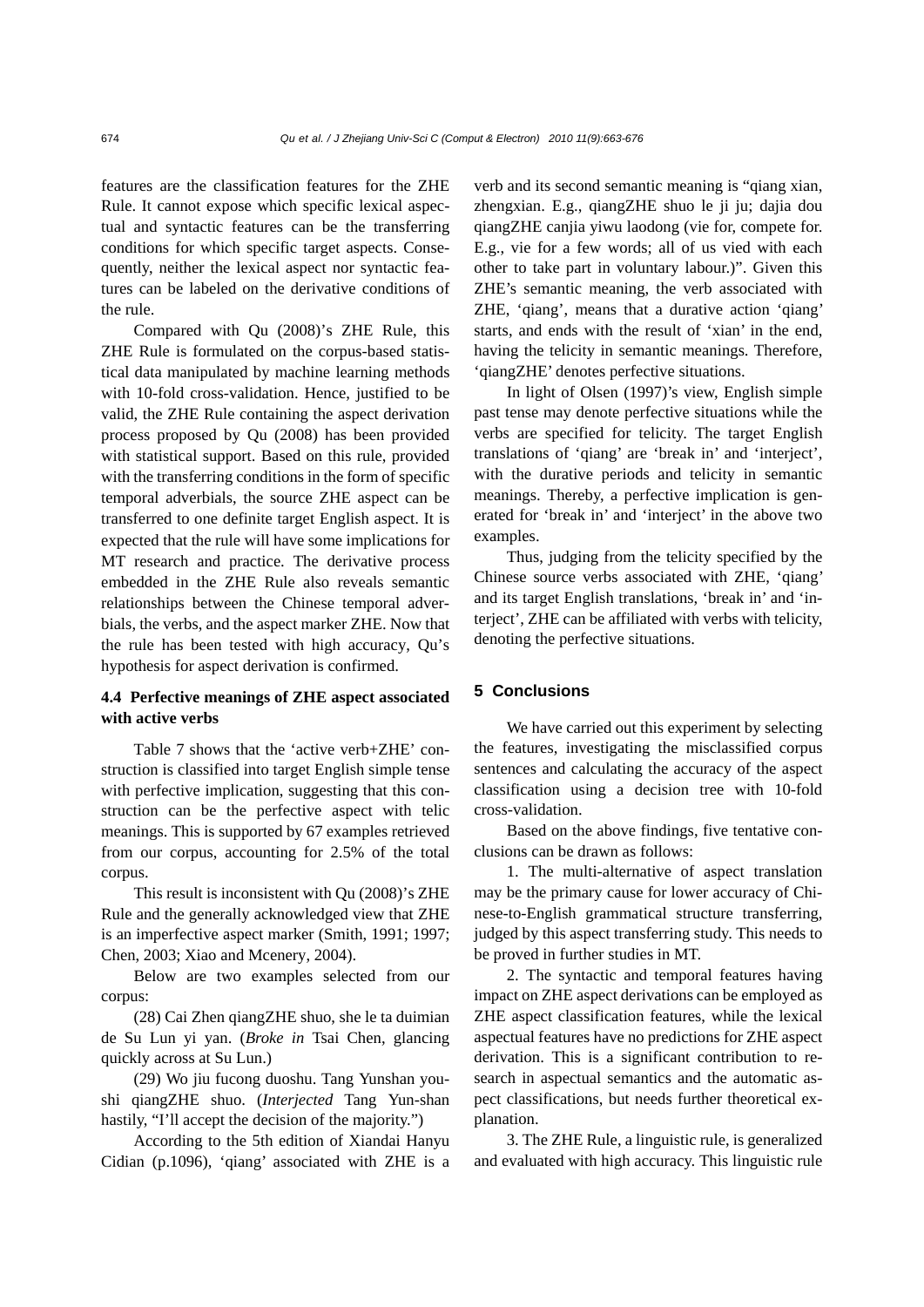reveals the one-to-many matching relationships among the source ZHE aspect, the transferring conditions, and the target English aspects. Hence, it has the feasibility of application in MT practice. It also exposes the semantic relationships between Chinese temporal adverbials, the verbs, and their affiliated ZHE aspect marker. Consequently, the generalization of the rule may throw some light into Chinese aspect semantics research.

4. While associated with active verbs, ZHE aspect can denote a perfective situation.

5. Decision tree, a machine learning method, can be used for testing the aspect transferring rule from Chinese to English, provided that the corpus for testing is preprocessed and the features are prescribed by experienced experts.

In short, this pilot study, using a machine learning method to indirectly generalize the linguistic rule and prove its application to MT, is an innovative study in natural language processing, having practical implications for Chinese-to-English MT, Chinese aspectual semantics studies, and aspectual studies.

This study has some limitations in its corpus scale, the types of machine learning method, and the labeling of the lexical aspectual and syntactic features on the transferring conditions of the ZHE Rule. Only 2633 pairs of sentences with 'verb+ZHE' and one machine learning method, decision tree, were employed. As the decision tree is a black box, it can justify only that the ZHE Rule is correct, but cannot expose which specific lexical aspectual and syntactic features can be the transferring conditions for which specific target aspects. Therefore, further studies need to be conducted based on an enlarged corpus, comparison with other machine learning methods, and additional statistical methods.

### **Acknowledgements**

Many thanks to Dr. Huan-huan CHEN, associate Prof. Bao-bao CHANG, Dr. Wen-qin SHANG, and Prof. Tony HARTLEY for their help with this research.

#### **References**

Chen, C.C., 2009. Ambiguity of LE in Chinese: the perfective as well as imperfective. *J. Chin. Ling.*, **37**(1):108-129.

Chen, G., 1990. On the Usage of "ZHE" and Its Comparison

with English Progressive. *In*: Yang, Z.J. (Ed.), Collected Papers on English-Chinese Contrastive Study. Shanghai Foreign Language Education Press, Shanghai, China, p.379-391 (in Chinese).

- Chen, Q.R., 2003. A Study on Chinese Aspectual System. PhD Thesis, Central China Normal University, Wuhan, China, p.142-152 (in Chinese).
- Cheng, J.H., Dai, X.Y., Chen, J.J., Wang, Q.X., 2004. Processing of tense and aspect in Chinese-English machine translation*. Appl. Res. Comput.*, (3):79-80 (in Chinese).
- Dai, Y.J., 1997. A Study on the Aspectual System in Modern Mandarin Chinese. Zhejiang Education Publishing House, Hangzhou, China (in Chinese).
- Institute of Linguistics in Chinese Academy of Social Sciences, 2005. Xiandai Hanyu Cidian (5th Ed.). The Commercial Press Ltd., Beijing, China, p.1096 (in Chinese).
- Jin, L.X., 2003. The grammatical meaning of "S+le" structure and its syntactic requirements. *Lang. Teach. Ling. Stud.*, **100**(2):38-48 (in Chinese).
- Li, W.J., Wong, K.F., Cao, G.H., Yuan, C.F., 2004. Applying Machine Learning to Chinese Temporal Relation Resolution. 42nd Annual Meeting of the Association for Computational Linguistics, p.582-588.
- Lin, Z., 2004. The Grammaticalization of "Le1" from a Marker of Perfective to a Marker of Tense. *In*: Jing, C. (Ed.), Hanyu Shiti Xitong Guoji Yantaohui Lunwenji. Baijia Publishing House, Shanghai, China, p.86-102 (in Chinese).
- Ljungqvist, M., 2007. LE, GUO and ZHE in Mandarin Chinese: a relevance-theoretic account. *J. East Asian Ling.*, **16**(3):193-235. [doi:10.1007/s10831-007-9012-6]
- Lu, J.M., 1999. A supplementary comment on "ZHE". *Chin. Lang.*, **272**(5):331-335 (in Chinese).
- Olsen, M., 1997. A Semantic and Pragmatic Model of Lexical and Grammatical Aspect. Garland Publishing, Inc., New York and London, p.163-191.
- Olsen, M., Traum, D., van Ess-Dykema, C., Weinberg, A., 2001. Implicit Cues for Explicit Generation: Using Telicity as a Cue for Tense Structure in a Chinese to English MT System. Proc. Machine Translation Summit VIII, p.34-41.
- Pan, W.G., 2004. A Study on the Aspects in Mandarin Chinese from a Perspective of the English Translation of "Le". *In*: Jing, C. (Ed.), Hanyu Shiti Xitong Guoji Yantaohui Lunwenji. Baijia Publishing House, Shanghai, China, p.139- 153 (in Chinese).
- Pen, L.Z., 2007. A Study on the Modern Mandarin Chinese Modes. China Social Science Press, Beijing, China, p.209-309 (in Chinese).
- Qian, N.Y., 2000. Aspect mark "zhe" not express "progressive" meaning. *Chin. Lang. Learn.*, (4):25-30 (in Chinese).
- Qu, Y.H., 2008. A Chinese-English Comparative Study of Viewpoint Aspects: a Bilingual Corpus-Based Approach. Science Press, Beijing, China, p.74-84 (in Chinese).
- Qu, Y.H., Feng, Z.W., 2008. A study on the derivations of viewpoint aspects in Mandarin Chinese. *J. Zhejiang Univ.*